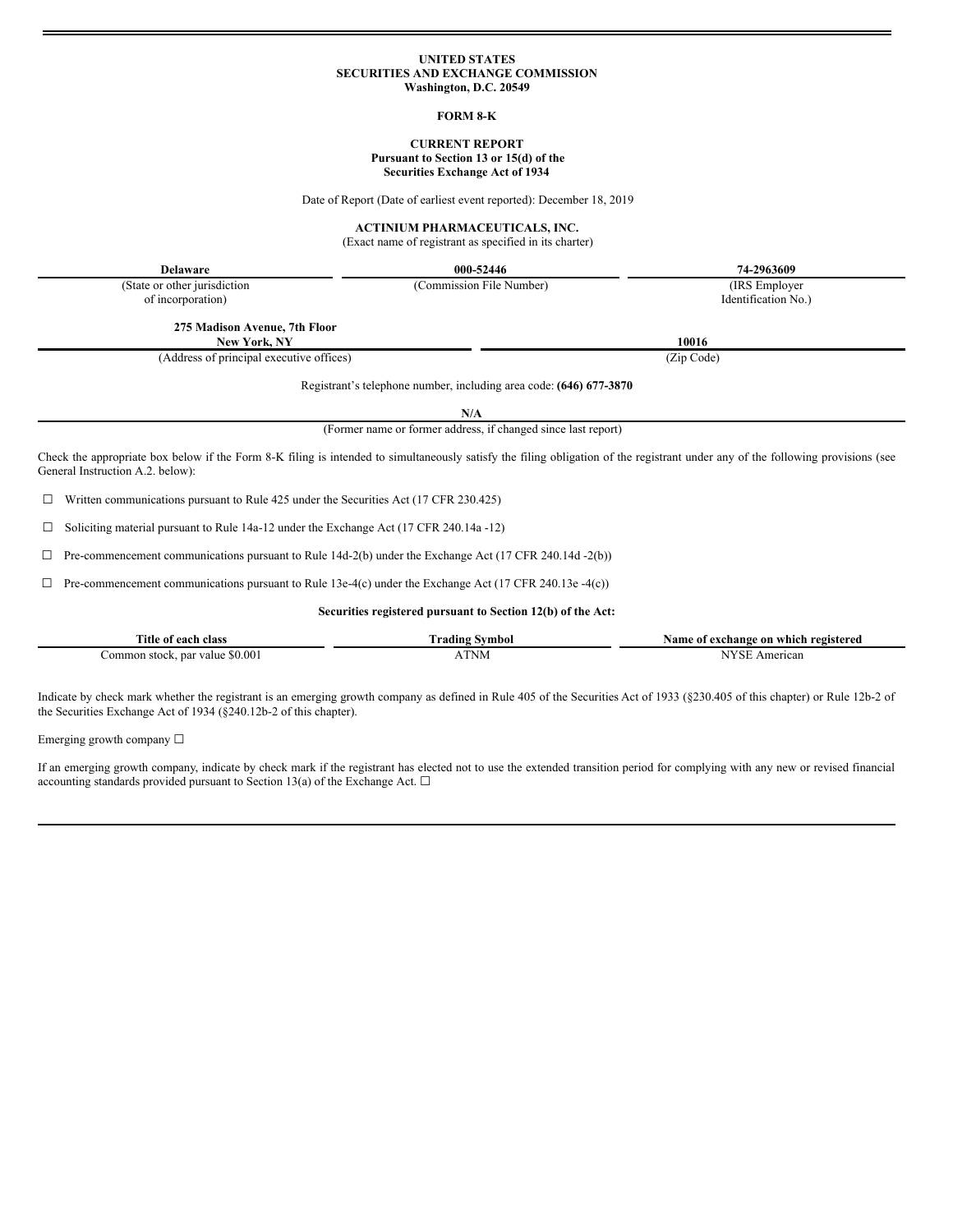#### **Item 5.07. Submission of Matters to a Vote of Security Holders.**

On December 18, 2019, Actinium Pharmaceuticals, Inc. (the "Company") held its 2019 Annual Meeting of Stockholders (the "Annual Meeting"). Of the 164,171,006 shares of the Company's common stock outstanding and eligible to vote at the Annual Meeting, 128,231,952 shares, or approximately 78.0% of the eligible common stock, were present either in person or by proxy. All proposals submitted to a vote of the Company's stockholders at the Annual Meeting were approved and the director nominee was elected. The approved proposals include the ratification of Marcum LLP as the Company's Independent Registered Public Accounting Firm, establishment of the 2019 Stock Plan, an amendment to the Company's charter to increase the number of authorized shares by 400,000,000 and the authorization for the Board of Directors to effectuate a reverse stock split.

As shown in the tables below, 91,935,168 shares of the Company's common stock, which constitutes a majority or 55.8% of the issued and outstanding stock of the Company, voted to support the reverse stock split per Proposal 4, if deemed appropriate by the Board of Directors. The Board intends to only effectuate a reverse stock split if it is deemed necessary to maintain compliance with NYSE continued listing standards or in its judgement for the best interest of shareholders. Currently, the Company is in compliance with the continued listing standards of the NYSE AMERICAN ("NYSE") exchange.

A failure in compliance with the NYSE listing standards could occur if the Company's common stock price were to fall below \$0.20 on a 30-day average, which would result in the Company receiving a Deficiency Letter from the NYSE. If the Company were to receive a Deficiency Letter, the Company would have up to 90 days to regain compliance with some or all of the continued listing standards and may not necessarily have to effectuate a reverse stock split in order to regain compliance. In addition to the 30-day average \$0.20 threshold, if the Board believed our stock price was at an abnormally low level, it may also elect to effectuate a reverse stock split to avoid an automatic delisting of the Company's common stock from the NYSE, which could occur if the Company's common stock traded at \$0.06 at any time. Management and the Board will continue to monitor the price of our common stock, our compliance with NYSE continued listing standards and market conditions and only effectuate a reverse stock split if it is deemed necessary to maintain compliance with NYSE continued listing standards or in the best interest of shareholders.

In the Proxy Statement provided to stockholders, the Board recommended that stockholders vote, on a non-binding advisory basis, to hold future non-binding advisory votes on the Company's executive compensation ("say-on-pay votes") every three years. The stockholders approved, on a non-binding advisory basis, to hold future say-onpay votes every three years. After consideration of the voting results and other factors, on December 18, 2019, the Board has determined that the Company will hold a stockholder vote on executive compensation every three years through 2025, when the next stockholder vote on the frequency of say-on-pay votes is required under the Securities Exchange Act of 1934, as amended, or until the Board otherwise determines that a different frequency for such votes is in the best interests of the Company's stockholders.

The final results of the matters voted on at the Annual Meeting are provided below.

Proposal 1: The following individual was elected as a Class III director to hold office for the term described below or until his resignation, or respective successor is elected and qualified:

|                                           |            |            |          | <b>Broker</b> |
|-------------------------------------------|------------|------------|----------|---------------|
| <b>Director Name</b>                      | F01        | Against    | Abstain  | Non-Votes     |
| Ajit S. Shetty (Class III, 36 month term) | 34.958.035 | 10.388.324 | .078.613 | 81.806.980    |

Proposal 2: Marcum LLP was ratified as the Company's Independent Registered Public Accounting Firm for the fiscal year ending December 31, 2019.

| For:       | 112,930,840 |
|------------|-------------|
| Against:   | 10.582,684  |
| Abstained: | 4,718,428   |
|            |             |

# 1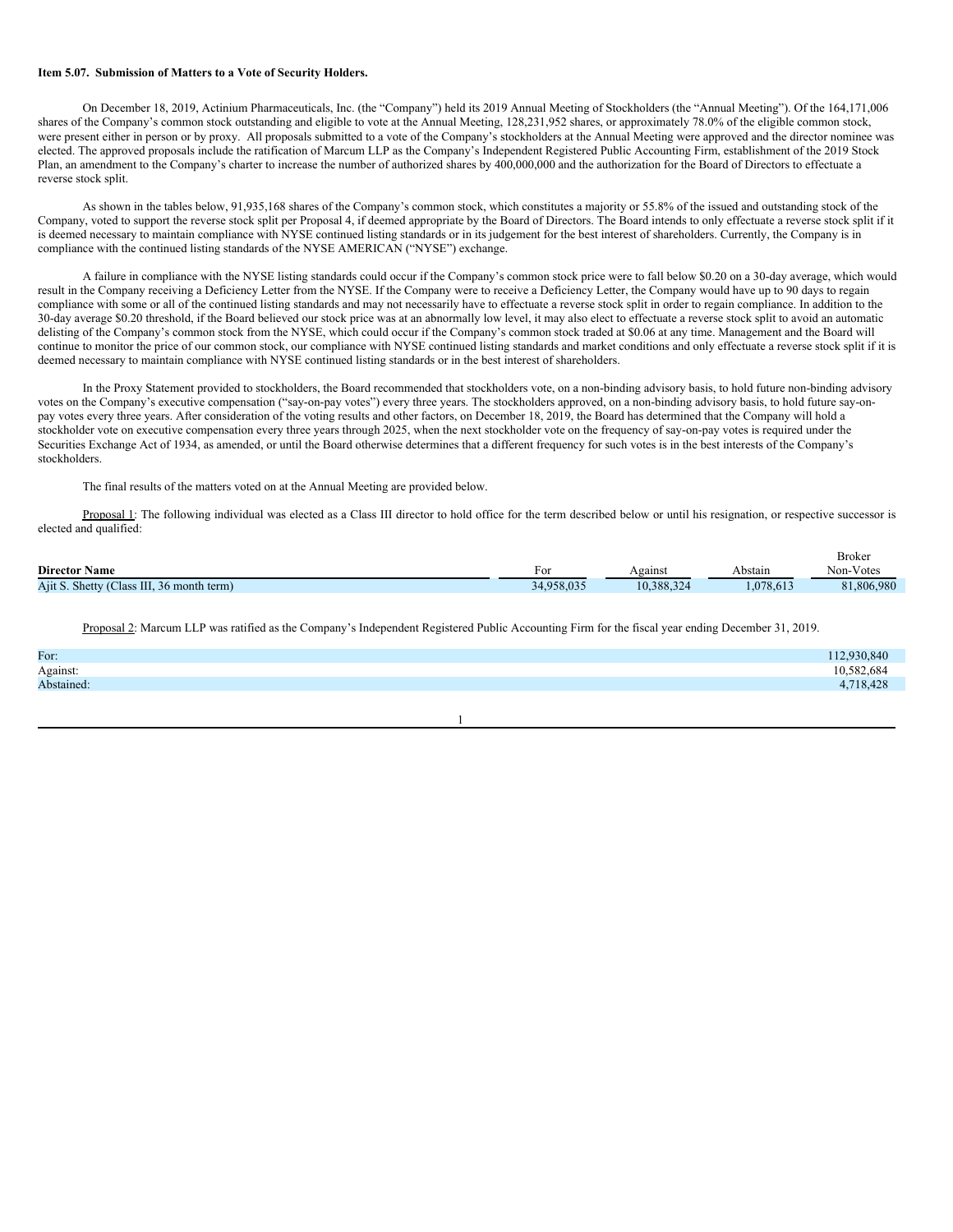Proposal 3: The Company's 2019 Stock Plan was approved.

| For:                     | 31,217,308 |
|--------------------------|------------|
| Against:                 | 14,575,001 |
| Abstained:               | 632,663    |
| <b>Broker Non-Votes:</b> | 81,806,980 |

Proposal 4: The authorization to effect a reverse stock split was approved.

| For:                     | 91,935,168 |
|--------------------------|------------|
| Against:                 | 34,404,030 |
| Abstained:               | 1,892,751  |
| <b>Broker Non-Votes:</b> | 81,806,980 |

Proposal 5: An amendment to the Company's charter to increase the number of authorized shares of common stock by 400,000,000

| For:                     | 83,156,853 |
|--------------------------|------------|
| Against:                 | 42,183,836 |
| Abstained:               | 2,891,259  |
| <b>Broker Non-Votes:</b> |            |

Proposal 6: To conduct a non-binding advisory vote on our 2018 executive compensation.

| 32,891,910 |
|------------|
| 12,733,151 |
| 799,911    |
| 81,806,980 |
|            |

Proposal 7: To conduct a non-binding advisory vote on the frequency of future advisory votes on executive compensation.

| <b>One Year</b> | <b>Two Years</b> | <b>Three Years</b> | <b>Shares Abstaining</b> | <b>Broker Non-Votes</b> |
|-----------------|------------------|--------------------|--------------------------|-------------------------|
| 18,800,793      | 3,293,435        | 19,131,651         | 4,599,073                | 81,806,980              |
|                 |                  |                    |                          |                         |
|                 |                  |                    |                          |                         |
|                 |                  |                    |                          |                         |